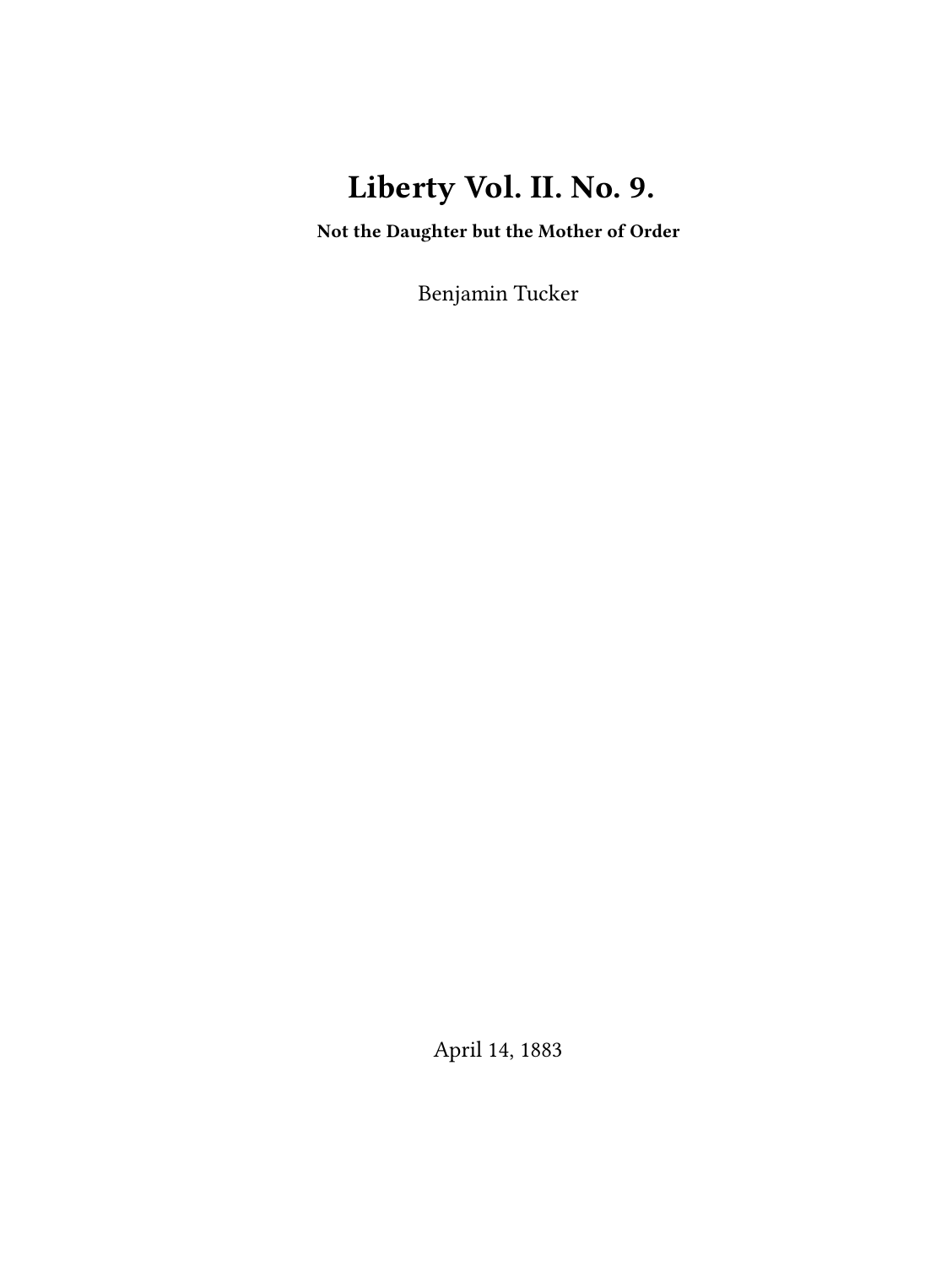# **Contents**

| $\overline{\mathbf{3}}$                                                          |  |
|----------------------------------------------------------------------------------|--|
| $-5$                                                                             |  |
| - 9                                                                              |  |
| 10                                                                               |  |
| -12                                                                              |  |
| -14                                                                              |  |
| From an editorial in the Boston "Advertiser" of January 20, 1883.<br>14          |  |
| A copy of a petition recently sent to the President of the French Republic<br>14 |  |
| From the London correspondence of the Boston "Advertiser."<br>-15                |  |
|                                                                                  |  |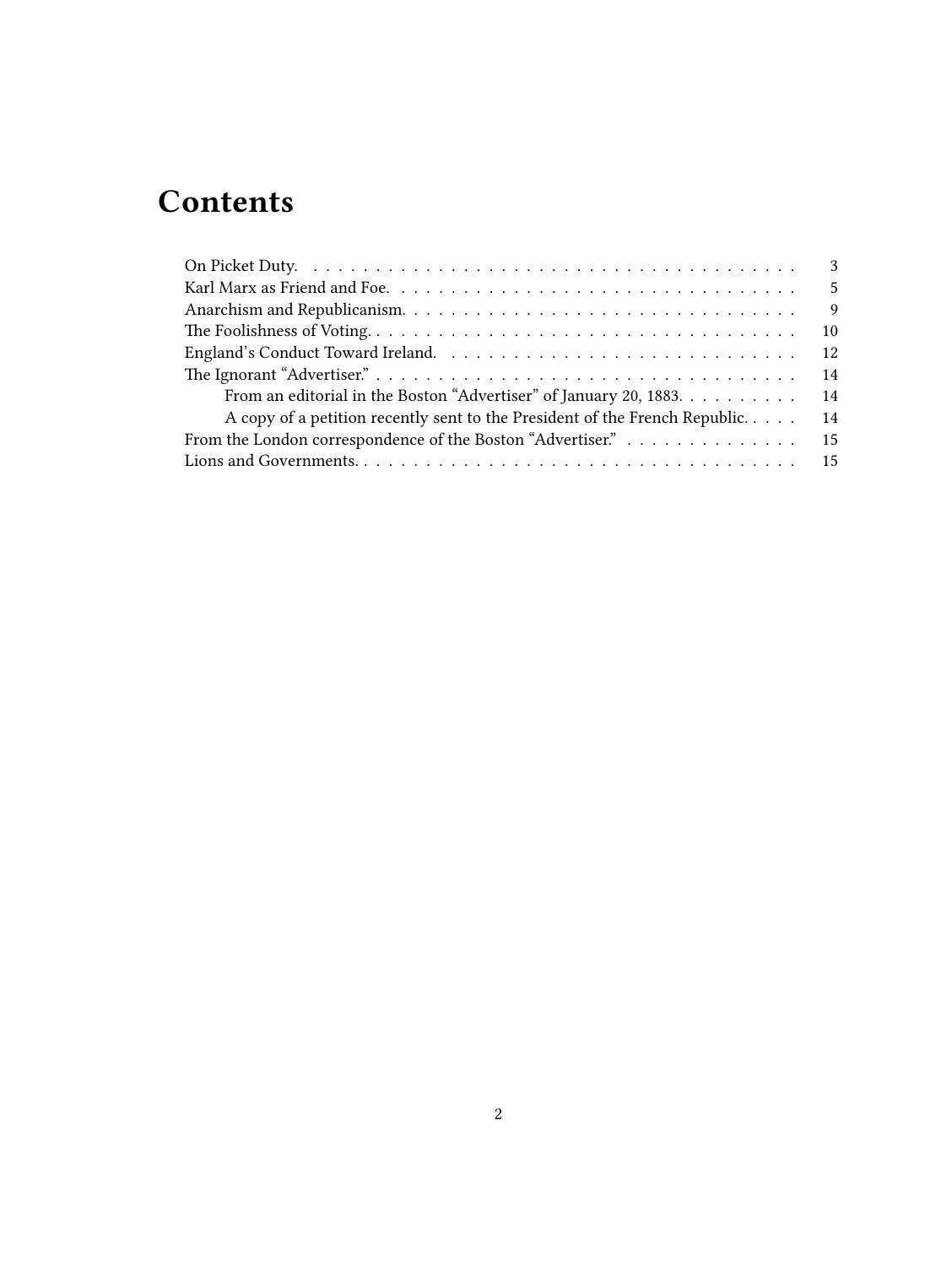"For always in thine eyes, O Liberty! Shines that high light whereby the world is saved; And though thou slay us, we will trust in thee." John Hay.

## <span id="page-2-0"></span>**On Picket Duty.**

When Victor Hugo was asked to sign the petition for Prince Kropotkine's release, printed in another column, he wrote on the margin at the top of the page the following words: "All questions of amnesty have an interest for me, and I take particularly to heart this petition in favor of the liberation of Prince Kropotkine." The great French poet evidently does not read the Boston "Advertiser"; else he would have known that Kropotkine is a disorderly ignoramus whom Frenchmen are not supposed ever to have heard of, still less take interest in.

John Morley, the discriminating biographer of eminent Freethinkers and the positivist who spells god with a small "g" in his books, heretofore apparently one of the fairest and truest men in England, has made himself suddenly unpopular among English radicals, and of course correspondingly popular among the more numerous conservatives, by approving in his paper, the "Pall Mall Gazette," the recent outrageous sentences for blasphemy. Explanation: John Morley has been elected a member of parliament. As M. D. Conway says, in becoming a partisan of Gladstone he has become a partisan of Gladstone's god.

As if the despatches which the cable brings us concerning the political and industrial situation in Europe were not sufficiently stupid and erroneous in themselves, the omniscient editor of the Boston "Herald" has adopted a practice of supplementing them in his news columns with elaborate comment and alleged elucidation of his own. His explanations seldom explain and often mislead. A few weeks ago an election was held in the twentieth arrondissement of Paris to choose a successor to Gambetta in the chamber of deputies. No candidate receiving a majority of the votes cast, a second election was held some days later. When the news of the result reached the "Herald," the editor appended a statement recalling and summarizing the vote of the first election. After misspelling almost beyond recognition the names of most of the candidates, he commented upon the small vote thrown for "Jules Guesde, the Anarchist candidate," as showing the weakness of the Anarchistic party even in Belleville, the stronghold of radicalism. Now, to appreciate the idiocy of this untruth it is only necessary to know that Guesde, far from being an Anarchist, stands at the very opposite pole of political belief, and, instead of wishing the abolition of the State, wishes the absorption of almost everything by the State. In fact, he is the principal representative of Marxism in France. An Anarchist would as soon think of voting for Prince Jerome as for Jules Guesde. Moreover, full-fledged Anarchists never vote at all. "Abstention from the Polls" is one of the rallying-cries of their party, and that it was vigorously sounded in the ears of Gambetta's old constituents is shown by the manifesto printed in another column. When the editor of the "Herald" has occasion again to estimate the strength of the Anarchists of Belleville, let him ascertain the number of voters that remained at home on election-day, and he will come nearer to the truth. Perhaps he will also find that their ranks are steadily swelling.

The trial of E. H. Heywood, which began on Tuesday, April 10, is drawing to a close as we go to press, and before our readers see this paragraph the telegraph will probably announce to the country the verdict of the jury. Up to this point the results have been eminently satisfactory,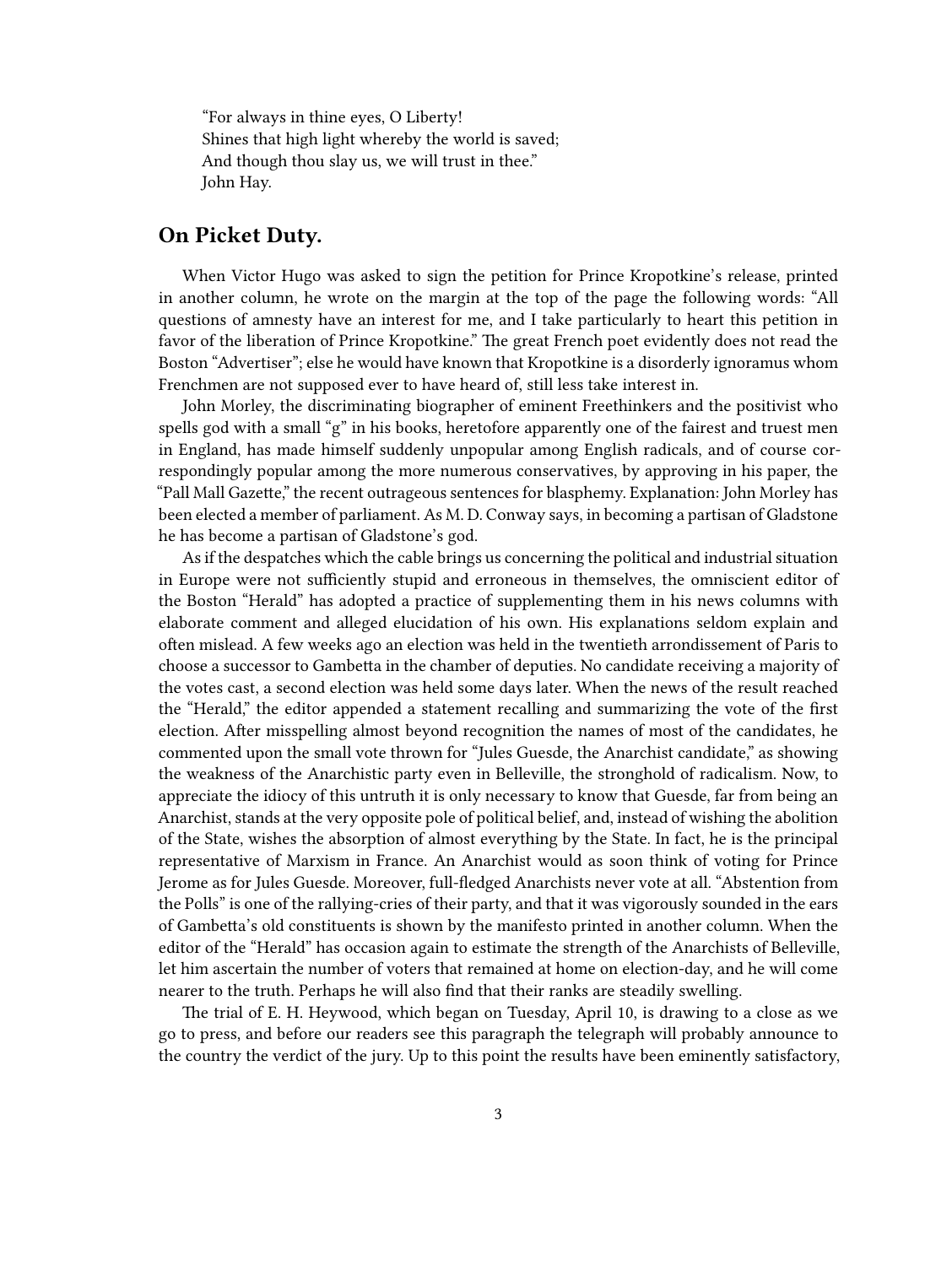and have firmly established the wisdom of our advice to Mr. Heywood to conduct his own case. The presiding judge, Nelson, an exceptionally fair-minded man, who interprets the law as far as possible in such a way as to promote justice in the broad sense without too rigid regard to technicality,— in this respect just the opposite of the narrow-minded bigot, Clark, before whom Mr. Heywood was formerly tried,— summarily ordered a verdict of "not guilty" on those counts of the indictment referring to "Cupid's Yokes" and the selections from "Leaves of Grass," on the ground that the government had committed an error in omitting the documents complained of from the indictment for the alleged reason that they were unfit to be spread upon the record. The judge said that, while not undertaking to pass upon the question whether the documents were obscene within the meaning of the statute, he should rule as a matter of law that they contained not a word which would contaminate the record and that he could see no excuse for the government in drawing an indictment in so loose and imperfect a form. It was evident from his manner that he did not consider the documents obscene at all, and when the district attorney ventured the astounding proposition that to oppose legal marriage is necessarily obscene, Judge Nelson could not repress a smile. This action, while it does not absolutely prevent re-arrest on the same charges embodied in more perfect indictments, will probably discourage Comstock from further warfare upon "Cupid's Yokes" and "Leaves of Grass," at least in Massachusetts. Mr. Heywood is now on trial on the narrow issue of the Comstock syringe, which we originally pointed out to him as his chief source of danger. Much depends upon the judge's charge, which probably will be as liberal as he can make it under the law; but the outrageous statute is so plain that he has not much choice in the matter. The defendant's only hope lies in the possibility of some member of the jury refusing to be a party to the outrage which the law allows. Mr. Heywood personally is making a fine impression upon the jury, and we are glad to say that the prospect is bright for at least a disagreement. [*Later.* — The jury returned a verdict Thursday afternoon of "not guilty" on each and every count. The judge's charge was grand, one of his rulings being that Mr. Comstock had practised a deception, and that the morality or immorality of this act should be considered by the jury in deciding how much credence to give to Comstock's testimony. With another judge the verdict probably would have been different.]

Probably many people think us very severe and unjust to women when we oppose their efforts to get possession of the ballot, that modern instrument of tyranny, and when we assert that, if they had it, they would put it to more monstrous uses than those for which it is now employed. Well, here's an instance. Liberty exchanges with a San Francisco journal called the "Woman's Herald of Industry," edited and published by Mrs. J. W. Stow, president of the Woman's social Science Association. The last issue soberly proposes castration as the solution of the social question. The editor says: "The 'Herald of Industry' would have the surgeon's knife destroy the possibility of a young crop of drunkards, wherever and whenever a man became an incurable sot; it would have all persons, men and women, tainted with insanity deprived of the power of reproducing their kind; it would have every person guilty of incest, every felon, idiot, and wifebeater castrated." This is what she calls "the scientific control of the reproductive function in the human," and because of the discovery of this "radical cure" she thinks "the lamp of reason has been lighted and its flame fills the high arch of the heaven of progress." If castration is the flame of the lamp of reason, and if this flame is burning in any such proximity to the celestial arch referred to, we fear that its heat will speedily crumble the keystone and that the whole structure will soon tumble into ruins. The position thus taken arouses the ire of the "Herald of Industry's" London correspondent, who writes as follows: "It seems to me a great mistake for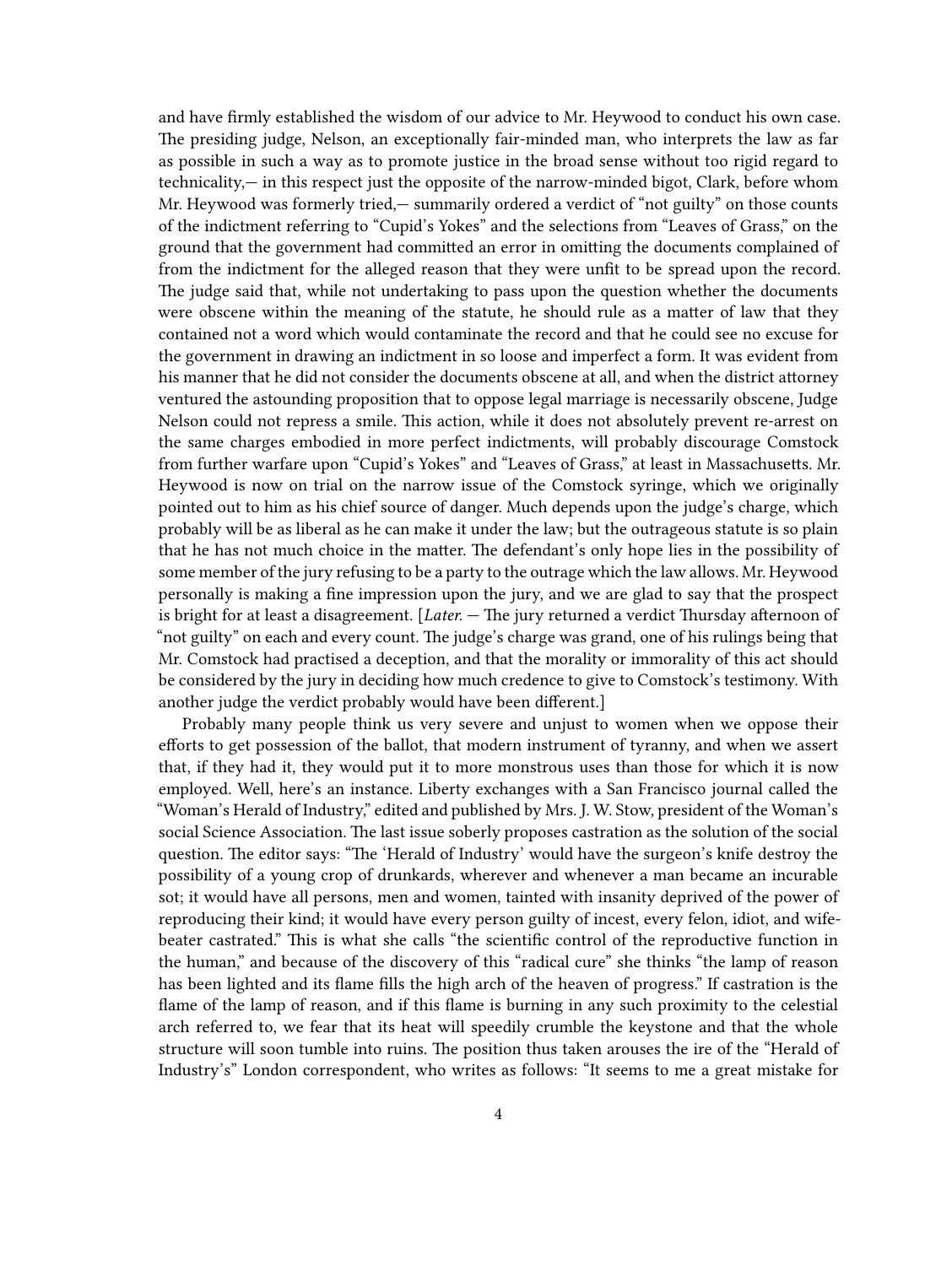women who are striving to gain from man a share in the power of law making to show what a law they would make against the men if they had the power. Even I, though a warm advocate for 'woman's rights' in every direction where they have rights not yet conceded to them, would seek to withhold power from them, till they show themselves capable of wielding it wisely and soberly! The proposition of castration as a punishment I consider a proof of want of soberness of mind and quiet and patient thought. This is to me, not social science, but social quackery." We should say so! And it is but just to the women to say that one of the promptest protests against this brutal proposition comes from a woman, Mrs. Juliet H. Severance, M. D., of Milwaukee, from whose letter to the "Herald of Industry" we extract the following: "Your proposition to make castration the penalty for misused sexuality and by so doing thereby lessen the condition of crime and pauperism seems to me simply monstrous, and is no proper remedy for either. I can not see that the destruction of any organ that executes the will of perverted or badly generated minds can be other than an interference with the chances for development of the individual, which should be the grand consideration and aim, and not their destruction. As well recommend amputating the hands for larceny, or cutting out the tongue for vulgarity and slander. These methods belong to the Dark Ages and not to the latter half of the nineteenth century." But Mrs. Severance, it must be remembered, is one in a million, for she is a reader of Liberty and has but little faith, we suspect, in the efficacy of suffrage. Naturally she will have less than ever after this attempt to herald the industry of castration. In another part of the paper we find this statement: "If only one woman in the world appreciates the power of the ballot, she should have it." Liberty submits that Mrs. Stow's advocacy of compulsory castration sufficiently shows that at least one woman appreciates the power of the ballot, but that this proves, if it proves anything, that *she should* NOT *have it.*

"A free man is one who enjoys the use of his reason and his faculties; who is neither blinded by passion, not hindered or driven by oppression, not deceived by erroneous opinions." — Proudhon.

## <span id="page-4-0"></span>**Karl Marx as Friend and Foe.**

By the death of Karl Marx the cause of labor has lost one of the most faithful friends it ever had. Liberty says thus much in hearty tribute to the sincerity and hearty steadfastness of the man who, perhaps to a greater extent than any other, represented, by nature and by doctrine, the principle of authority which we live to combat. Anarchism knew in him its bitterest enemy, and yet every Anarchist must hold his memory in respect. Strangely minded feelings of admiration and abhorrence are simultaneously inspired in us by contemplation of this great man's career. Toward the two fundamental principles of the revolution of to-day he occupied an exactly contradictory attitude. Intense as was his love of equality, no less so was his hatred of liberty. The former found expression in one of the most masterly expositions of the infamous nature and office of capital ever put into print; the latter in a sweeping scheme of State supremacy and absorption, involving a practical annihilation of the individual. The enormous service done by the one was well-nigh neutralized by the injurious effects resulting from his advocacy of the other. For Karl Marx, the *égalitaire*, we feel the profoundest respect; as for Karl Marx, the *autoritaire*, we must consider him an enemy. Liberty said as much in its first issue, and sees no reason to change its mind. He was an honest man, a strong man, a humanitarian, and the promulgator of much vitally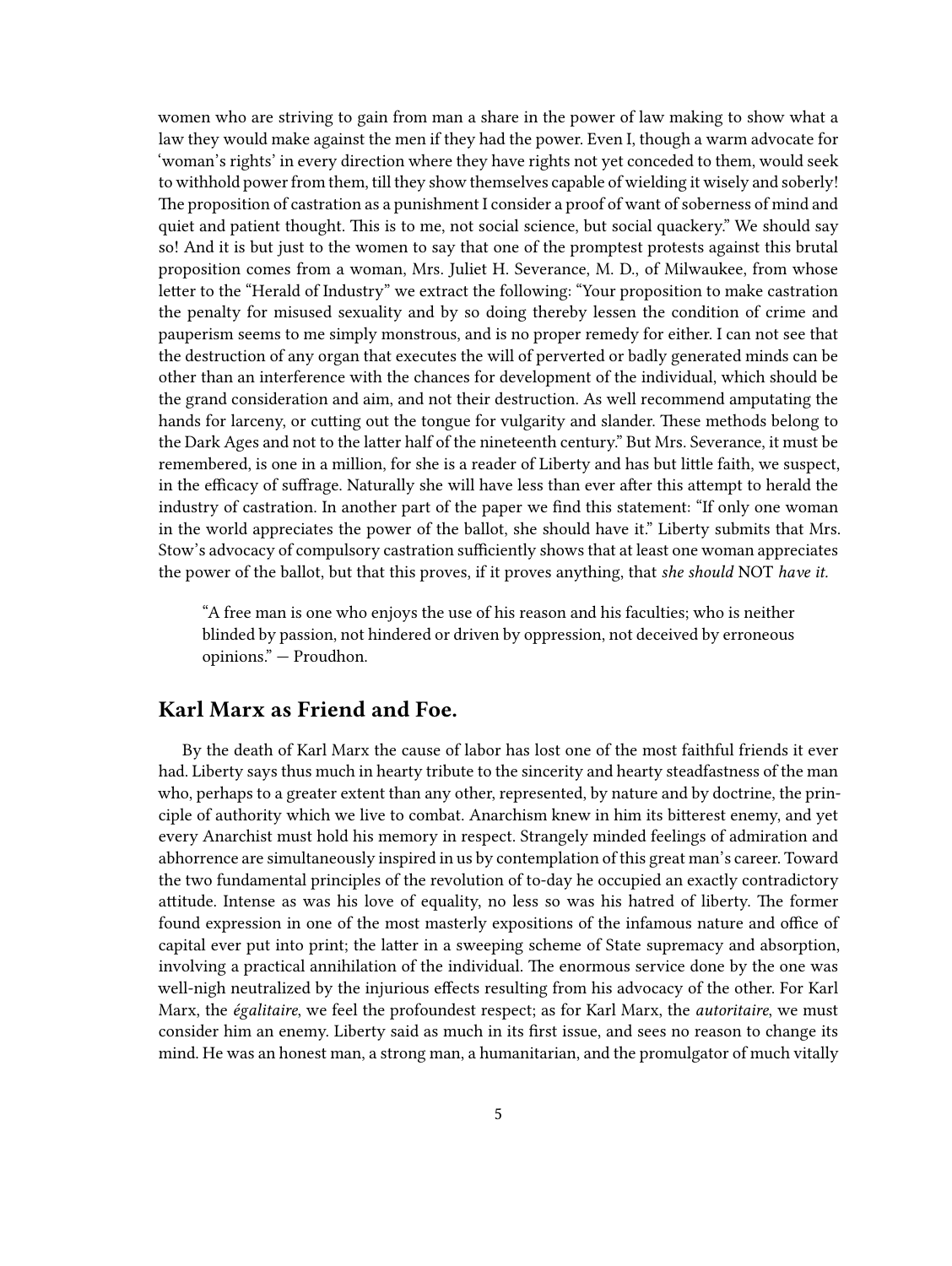important truth, but on the most vital question of politics and economy he was persistently and irretrievably mistaken.

We cannot, then, join in the thoughtless, indiscreet, and indiscriminate laudation of his memory indulged in so generally by the labor press and on the labor platform. Perhaps, however, we might pass it by without protest, did it not involve injustice and ingratitude to other and greater men. The extravagant claim of precedence as a radical political economist put forward for Karl Marx by his friends must not be allowed to overshadow the work of his superiors. We give an instance of this claim, taken from the resolutions passed unanimously by the great Cooper Union meeting held in honor of Marx: "In the field of social economic science he was the first to prove by statistical facts and by reasoning based upon universally recognized principles of political economy that capitalistic production must necessarily lead to the monopolizing and concentrating of all industry into the hands of a few, and thus, by robbing the working class of the fruits of their toil, reduce them to absolute slavery and degradation." These words were read to the audience in English by Philip Van Patten and in German by our worthy comrade Justus Schwab. Is it possible that these men are so utterly unaequainted with the literature of socialism that they do not know this statement to be false, and that the tendency and consequences of capitalistic production referred to were demonstrated to the world time and again during the twenty years preceding the publication of "Das Kapital," with a wealth of learning, a cogency and subtlety of reasoning, and an ardor of style to which Karl Marx could not so much as pretend? In the numerous works af P. J. Proudhon, published between 1840 and 1860, this notable truth was turned over and over and inside out until well-nigh every phase of it had been presented to the light.

What was the economic theory developed by Karl Marx? That we may not be accused of stating it unfairly, we give below an admirable outline of it drawn by Benoit Malon, a prominent French socialist, in sympathy with Marx's thought. Aside from the special purpose which we have in quoting it, it is in itself well worth the space which it requires, being in the main a succinct and concise statement of the true principles of political economy:—

All societies that have existed thus far in history have one common characteristic, the struggle of classes. Revolutions have changed the conditions of this struggle, but have not suppressed it. Though the *bourgeoisie* has taken the place of feudalism, which was itself the successor of the old patrician order, and though slavery and serfdom have been succeeded by the *prolétariat*, the situation has retained these two distinctive characteristics,— "the merciless oppression and exploitation of the inferior class by the dominant class, and the struggle, either open or concealed, but deadly and constant, of the classes thus confronting each other."

The *bourgeoisie*, to obtain power, had to invoke political and economic liberty. In the name of the latter, which it has falsified, and aided by scientific and industrial progress, it has revolutionized production and inaugurated the system of capitalistic production under which all wealth appears as an immense accumulation of merchandise formed elementarily upon an isolated quantity of that wealth.

Everything destined for the satisfaction of a human need has a value of utility; as merchandise it has a value of exchange. Value of exchange is the quantitative relation governing the equivalence and exchangeability of useful objects.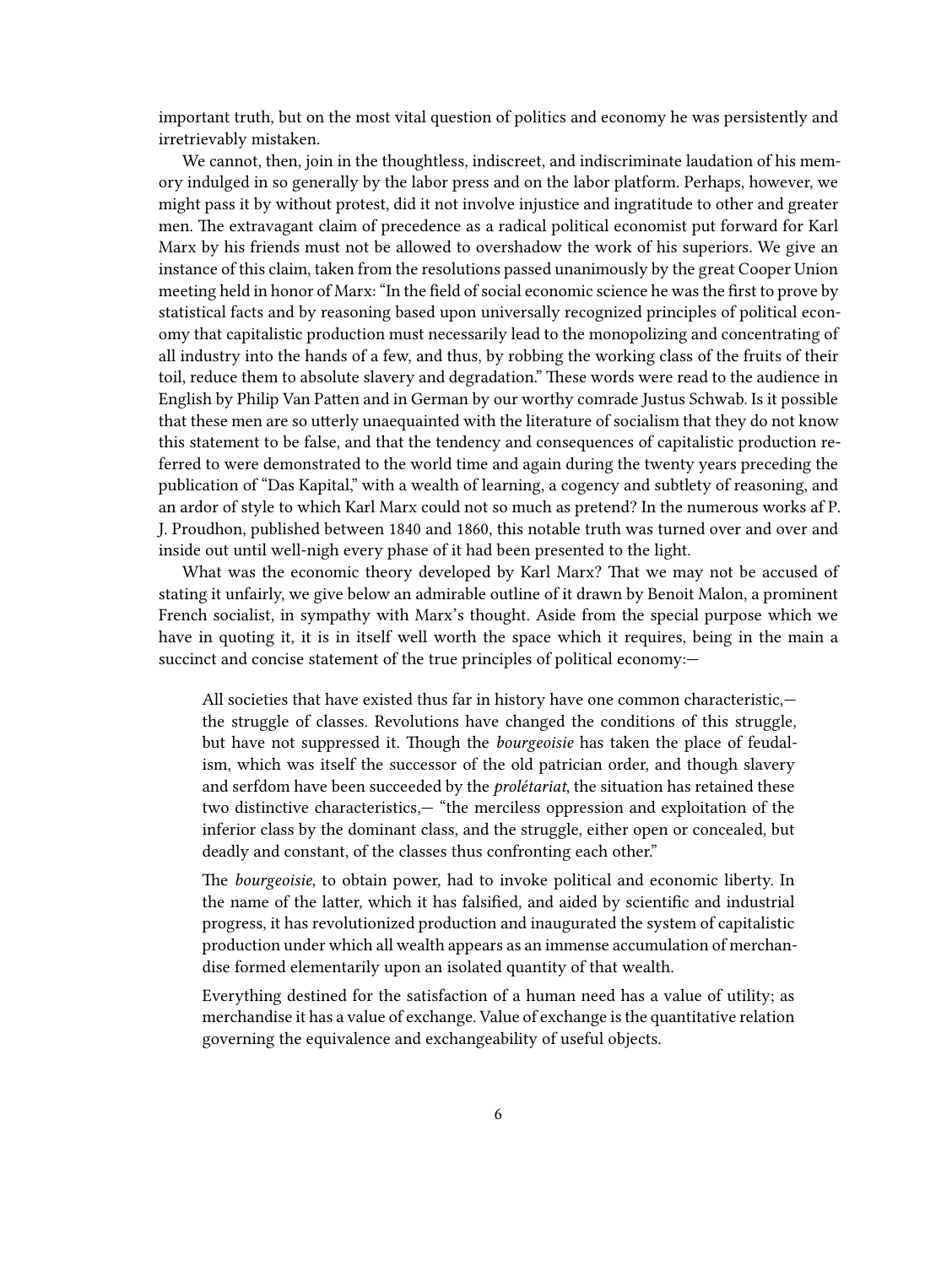As the most eminent economists have shown, notably Ricardo, this quantitative relation, this measure of value, is time spent in labor. This, of course, can refer only to the amount of labor necessary upon an average and performed with average skill, mechanical facilities, and industry under the normal industrial conditions of the day.

It seems, therefore, that every one should be able to buy, in return for his labor, an amount of utilities and exchangeable values equivalent to those produced by him.

Nevertheless such is not the case. "The accumulation of wealth at one of the poles of society keeps pace with the accumulation, at the other pole, of the misery, subjection, and moral degradation of the class from whose product capital is born."

How happens this? Because, by a series of robberies which, though sometimes legal, are none the less real, the productive forces, as fast as they have come into play, have been appropriated by privileged persons, who, thanks to this *instrumenturn regni*, control labor and exploit laborers.

To-day he who is destined to become a capitalist goes into the market furnished with money. He first buys tools and raw materials, and then, in order to operate them, buys the workingman's power of labor, the sole source of value. He sets them to work. The total product goes into the capitalist's hands, who sells it for more than it cost him. Of the plus-value capital is born, it increases in proportion to the quantity of plus-value or labor not paid for. All capital, then, is an accumulation of the surplus labor of another or labor not paid for in wages.

For this singular state of things individuals are not to be held responsible: it is the result of our capitalistic society, for all events, all individual acts are but the *processus* of inevitable forces slowly modifiable, since, "when a society has succeeded in discovering the path of the natural law which governs its movement, it can neither clear it at a leap nor abolish by decree the phases of its natural development. But it can shorten the period of gestation and lessen the pains of delivery."

We cannot, then, go against the tendencies of a society, but only direct them toward the general good. So capitalistic society goes on irresistibly concentrating capital.

To attempt to stop this movement would be puerile; the necessary step is to pass from the inevitable monopolization of the forces of production and circulation to their nationalization, and that by a series of legal measures resulting from the capture of political power by the working classes.

In the meantime the evil will grow. By virtue of the law of wages the increase in the productivity of labor by tlie perfecting of machinery increases the frequency of dull scasrns and makes poverty more general by diminishing the demand for and augmenting the supply of laborers.

That is easily understood.

For the natural production of values of utility determined and regulated by real or fancied needs, which was in vogue until the eighteenth century, is substituted the mercantile production of values of exchange, a production without rule or measure, which runs after the buyer and stops in its headlong course only when the markets of the world are gorged to overflowing. Then millions out of the hundreds of millions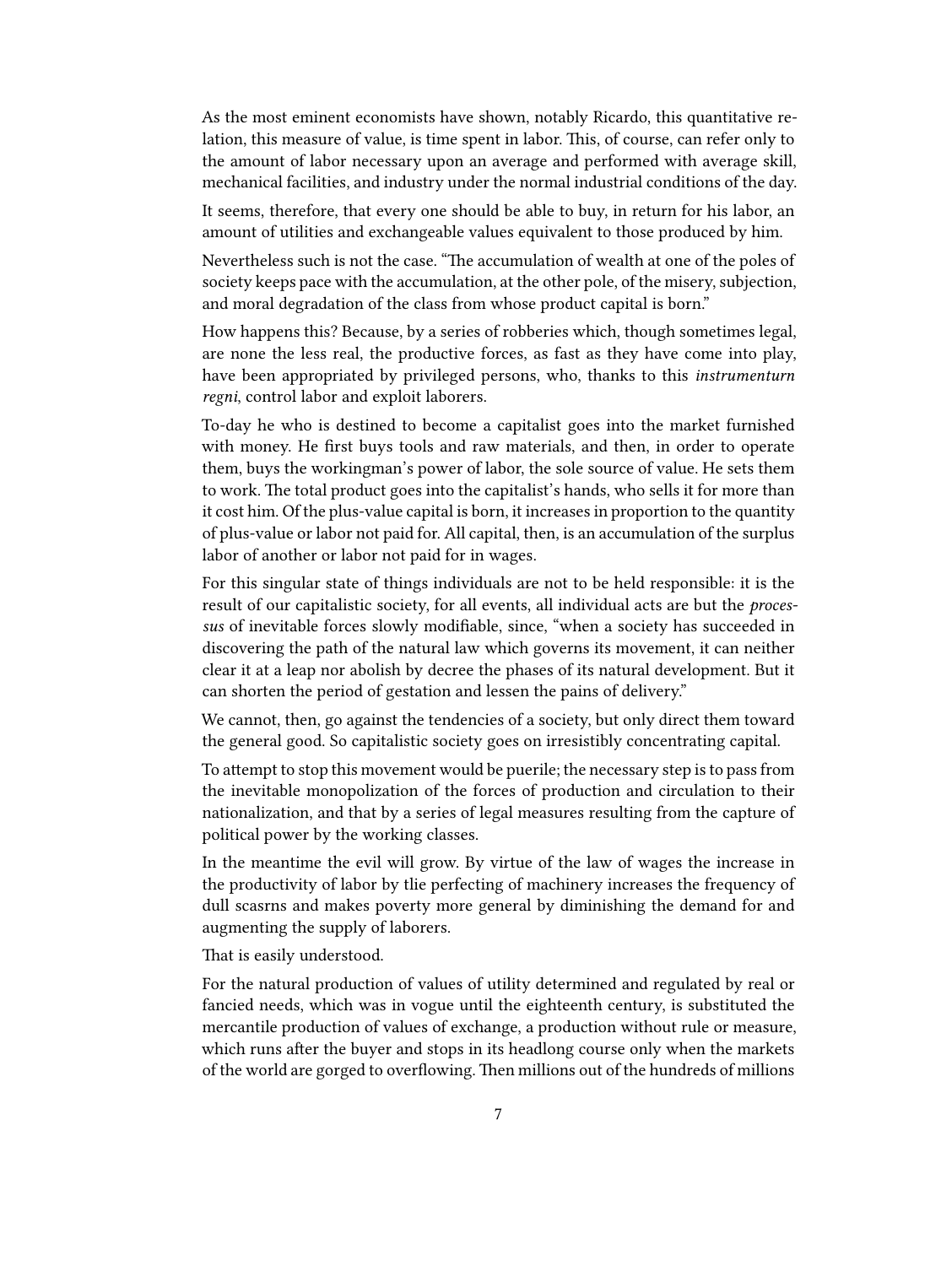of *prolétaires* who have been engaged in this production are thrown out of work and their ranks are thinned by hunger, all in consequence of the superabundance created by an unregulated production.

The new economic forces which the *bourgeoisie* has appropriated have not completed their development, and even now the *bourgeoise* envelope of capitalistic production can no longer contain them. Just as industry on a small scale was violently broken down because it obstructed production, so capitalistic privileges, beginning to obstruct the production which they developed, will be broken down in their turn, for the concentration of the means of production and the socialization of labor are reaching a point which renders them incompatible with their capitalistic envelope.

At this point the *prolétariat*, like the *bourgeoisie*, will seize political power for the purpose of abolishing classes and socializing the forces of production and circulation in the same order that they have been monopolized by capitalistic feudalism.

The foregoing is an admirable argument, and Liberty endorses the whole of it, excepting a few phrases concerning the nationalization of industry and the assumption of political power by the working people; but it contains literally nothing in substantiation of the claim made for Marx in the Cooper Institute resolutions. Proudhon was years before Marx with nearly every link in this logical chain. We stand ready to give volume, chapter, and page of his writings for the historical persistence of class struggles in successive manifestations, for the *bourgeoisie's* appeal to liberty and its infidelity thereto, for the theory that labor is the source and measure of value; for the laborer's inability to repurchase his product in consequence of the privileged capitalist's practice of keeping back a part of it from his wages, and for the process of the monopolistic concentration of capital and its disastrous results. The vital difference between Proudhon and Marx is to be found in the respective remedies which they proposed. Marx would nationalize the productive and distributive forces; Proudhon would individualize and associate them. Marx would make the laborers political masters; Proudhon would abolish political mastership entirely. Marx would abolish usury by having the State lay violent hands on all industry and business and conduct it on the cost principle; Proudhon would abolish usury by disconnecting the State entirely from industry and business and forming a system of free banks which would furnish credit at cost to every industrious and deserving person and thus place the means of production within the reach of all. Marx believed in compulsory majority rule; Proudhon believed in the voluntary principle. In short, Marx was an *autoritaire*; Proudhon was a champion of Liberty.

Call Marx, then, the father of State socialism, if you will; but we dispute his paternity of the general principles of economy on which all schools of socialism agree. To be sure, it is not of the greatest consequence who was first with these doctrines. As Proudhon himself asks: "Do we eulogize the man who first perceives the dawn?" But if any discrimination is to be made, let it be a just one. There is much, very much, that can be truly said in honor of Karl Marx. Let us be satisfied with that, then, and not attempt to magnify his grandeur by denying, belittling, or ignoring the services of men greater than he.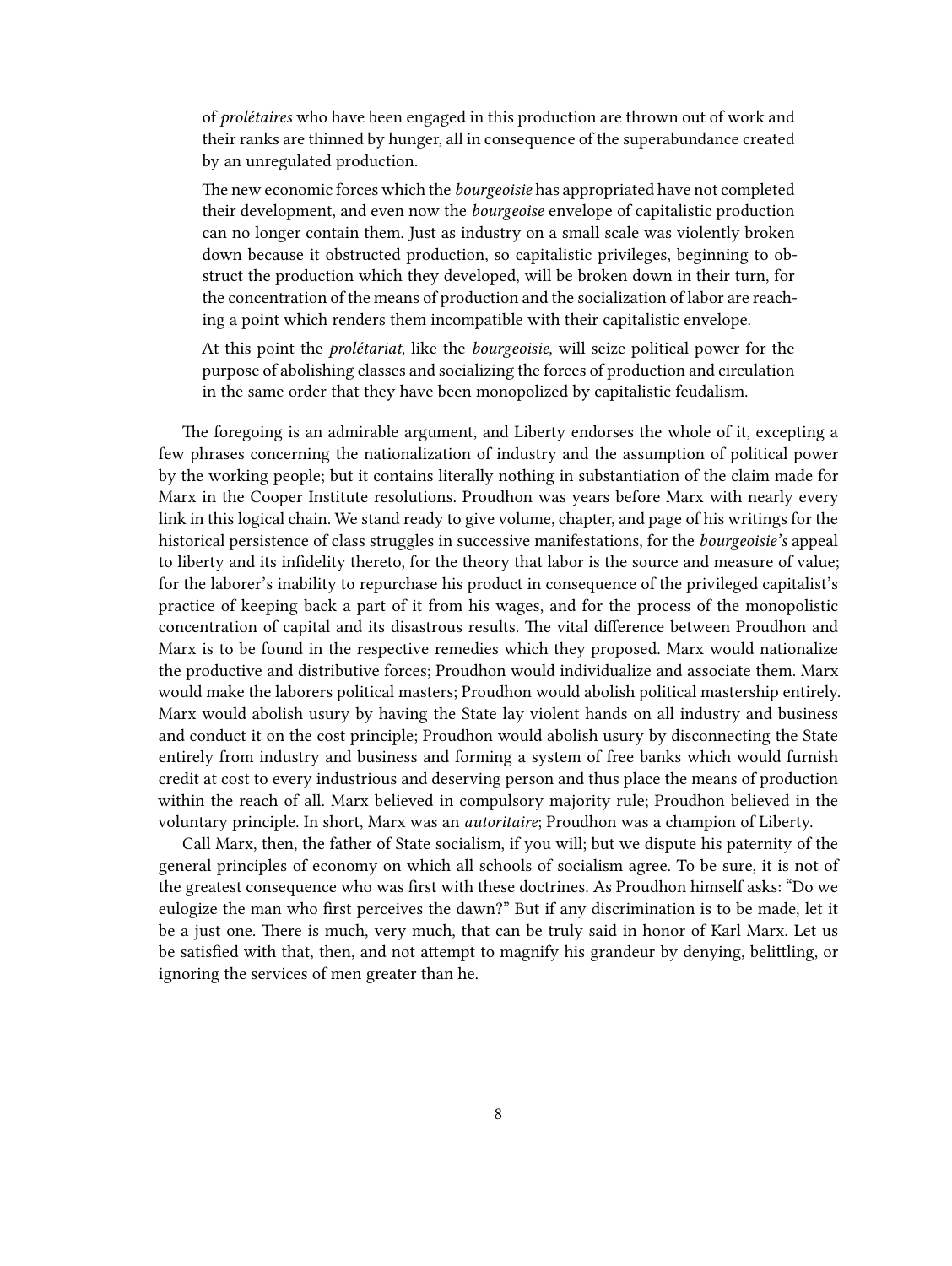## <span id="page-8-0"></span>**Anarchism and Republicanism.**

The fixed and inevitable logic of the problem of government, *per se*, not less than the steady logic of events, renders Anarchy the certain outcome of social evolution. The, so to speak, centrifugal force of government is universal suffrage; the centripetal is centralization. The compromise between these two opposing forces fixes the governmental orbit in which society in a given nation moves.

Republicanism is, in its essence, a revolt against centralization. It is an attempt to segregate the function of sovereignty. Instead of the big trumpet of the czar, it proposes to furnish every freeman with a little penny trumpet of authority, so that the big executive trumpet shall be but the echo of all the little trumpets. Its sublime logic assumes that a command blown from one big trumpet is despotism, while, if the same command be blown from a majority of little trumpets, it becomes the sacred and morally binding voice of Liberty.

The chief problem of Republicanism is to furnish everybody with a little trumpet. Very naturally, then, the women claim that they have as good a right to blow their own penny trumpets of Republicanism as the men. Why not? The average woman suffragist furnishes ample presumptive evidence that she would make as good a blower as any other man, if she had a trumpet. Then, too, as Charles Sumner argued, if we are going to have a Republic, the woolly-headed Sambo of the Carolinas has the natural right to blow as big a trumpet in the affairs of government as the president of the United States; for, verily, hath not McGuinness, the corner gin-slinger, become an alderman among us, and Big Mike, the man-slayer, a county judge? Yet whosoever should propose to take the electoral penny trumpet from one of the least of these would be accounted a traitor.

But as the trumpets multiply in the hands ot Sambo, Big Mike, and McGuinness, astounding exhibitions of political total depravity also multiply with them, and begin to startle men of serious bent.

It is found that, although theoretically the trumpet of Big Mike is no bigger than that of the venerable Peter Cooper, yet, stationed, on the stoop of MuGuinness's corner groggery, he is master of all the other trumpets, and one little flourish of his is sufficient to seat McGuinness in the highest chair of dignity, honor, and emolument known among his voting cattle.

Very naturally, with such daily exhibitions before their eyes, men of honest industry, education, refinement, and conscience begin to shrink from the prospect of seeing their wives and daughters flourishing penny electoral trumpets in rivalry with Big Mike or McGuinness on the corner of Gin Lane, or sailing up the dark waters of Salt River in the same boat with Sambo. But here even lofty and sturdy Romans like Wendell Phillips step to the rescue and plead: "Aye, from the very fact that these dirty fellows have fouled the sink of politics, therefore must ye fling your wives and daughters among them to purify them, and yea, verily, because Sambo, Big Mike, and McGuinness will blow their trumpets in all vileness, even so much the more ought they to have them, seeing that it is the first business of all true republican gentlemen to leave their business and educate such unto righteous trumpeting."

Into such astonishing straits of unreason have otherwise noble and thoughtful reformers been wedged in defence of Republicanism. The original fatal error consists in recognizing the business of trumpeting as authority to bind others without their consent. The scheme of eliminating the crime of the czar by melting his big trumpet into millions of little ones and putting them into everybody's hands is universal suffrage. It has been, perhaps, necessary in the course of social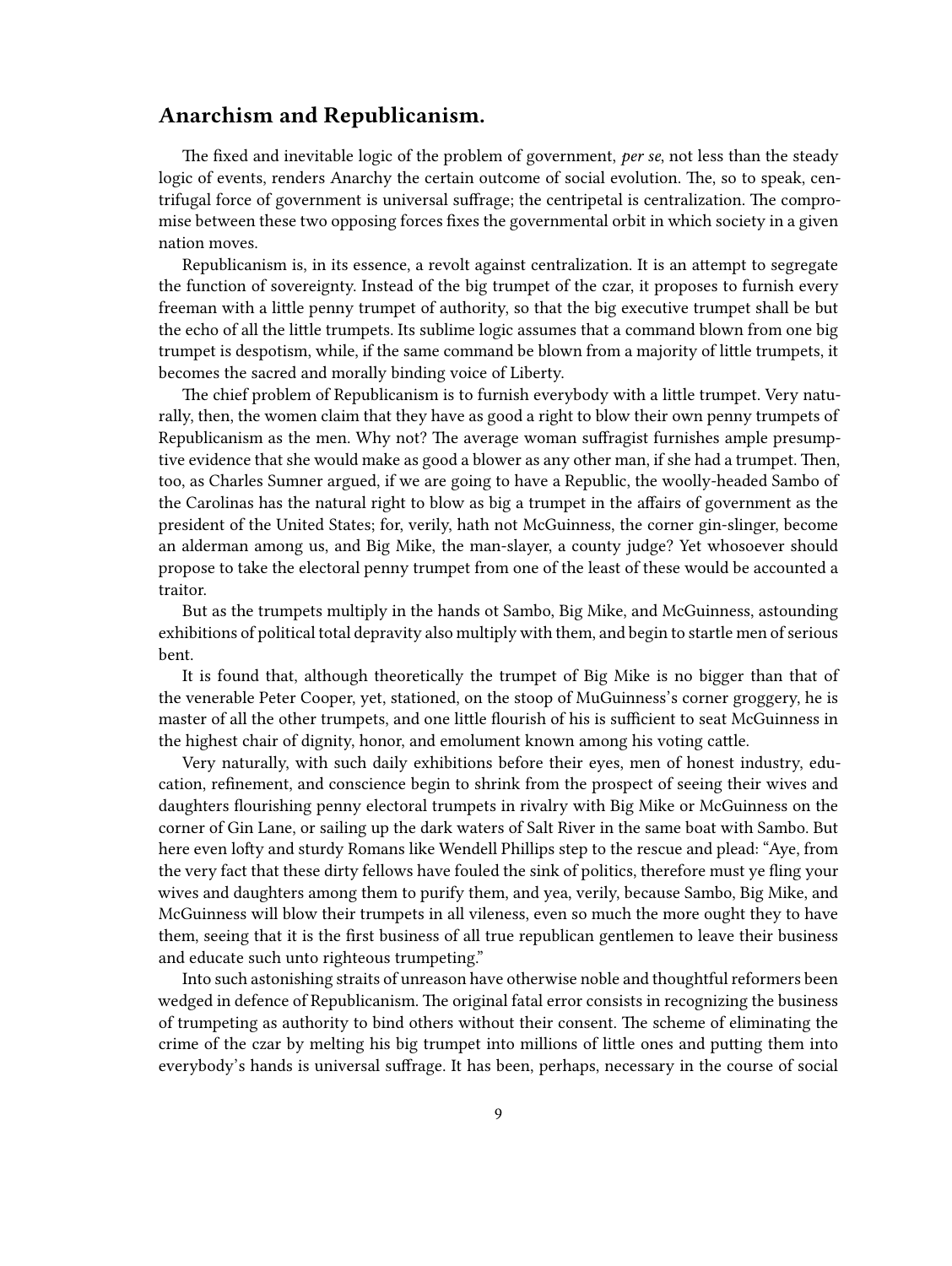evolution, but it is simply the original crime manifolded. The scheme of universal suffrage is rapidly reaching the end of its rope in France and the United States, and the signs of reaction are every day more and more plainly manifest. Long ago Mr. Phillips announced that Republicanism was a settled failure in the big cities of America. If his noble life is spared a few years longer, he may die renouncing his faith in the whole delusion of political penny trumpeting.

The Anarchist alone is able to cast an unclouded eye on the whole drift of things. He denies at one stroke the authority of any individual or combination of individuals to govern others without their consent. And this denial is not one dictated by passion, mental confusion, or madness, but it is based upon a concisely demonstrated philosophy rooted in the integral coonstitution of man and society. Scientific anarchism is the very perfection of order. It is the science of transforming chaos into self-governing social organization. Study it, friends, as you behold the present rotten political makeshifts dropping to pieces. It is most certainly destined to be the order of the world's tomorrow.

Dr. Edward B. Aveling, a scientific man of note in England, has taken editorial charge of the "Freethinker" during the imprisonment of its editor and publishers recently convicted of blasphemy. The first number appearing under his management contained some verses beginning thus:

Once more a Christian judge and jury, Brimful of heavenly love and fury, Have sent three honest men to prison To prove that Jesus Christ is risen.

# <span id="page-9-0"></span>**The Foolishness of Voting.**

Prior to the recent election in the twentieth arrondissement of Paris for the choice of a successor to Gambetta, the Anarchistic groups, in accordance with their principles, did not nominate a candidate, but instead placarded the following manifesto throughout the district:

#### **Laborers!**

Once more you are called upon to name a Deputy,— that is, to choose a new master. Will you fall again into the errors of the past and sanction your subjection by depositing a vote in the ballot-box? Reflect! There is yet time, solemn though the hour be.

What! Have we not had sufficient experience of the parliamentary system? For forty years universal suffrage has existed; for twelve years it has been working in all its splendor; it has become the keystone of the prevailing governmental system. What has it produced? What results has it given us?

Our economic condition, far from improving, only grows worse from day to day. Wages fall; rents rise; the necessities of life grow dearer; misery keeps steadily increasing! What have the elect of universal suffrage done, what have they tried to do, to remedy this situation?

#### *Nothing, absolutely nothing!*

Have they given us any of the political reforms promised and expected for so many long years? Here, as elsewhere, none! In the matter of liberty of the press they suppress socialistic journals; in the matter of liberty of meeting they imprison citizens who do not think with the government and find all not for the best in the worst of republics.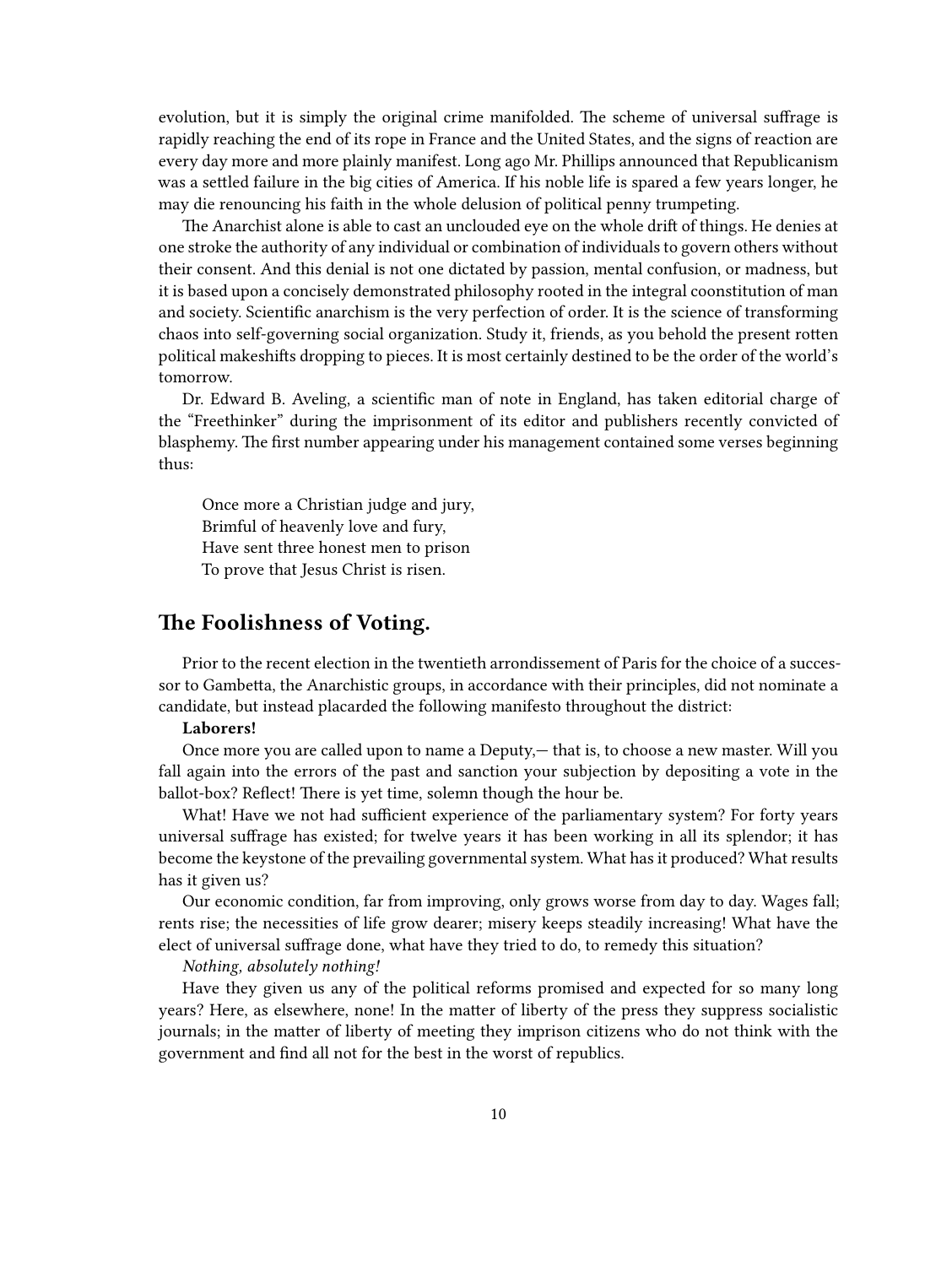Should we be astonished that this is so? Clearly not. These elect of universal suffrage are fulfilling the requirements of their role, and it could not be otherwise. Parliamentary assemblies being made up for the most part - we might even say entirely — of the privileged of fortune, all their decisions must inevitably tend to the advantages of the class to which these privileged belong.

A government is necessary, indispensable, to maintain their prerogatives and enforce respect for their privileges by all means and especially by force. Army, police, religions, courts, jails are so many barriers to arrest the revolutionary flood, brutalize the people, and keep them in ignorance.

If, perchance, a laborer, a man of the people, gets into parliament, all his good intentions, his desire to do good, are inevitably crushed out. Gradually, without even noticing it himself, he is sucked into the corrupting vortex with which he is brought in contact and completely loses sight of his point of departure. Have we not at present in the chamber of deputies and in the municipal councils so-called socialists and even revolutionists? *What do we gain thereby? Absolutely nothing!*

Looking at the question from another standpoint, do we not often see a comrade in the workshop become a foreman and change from the good and generous fellow of the night before into a worse oppressor than the employer himself? What would he be should he become a deputy?

You will be asked to vote for candidacies of protest [that is, for men whom imprisonment for political offences has rendered ineligible]; do not follow the advice of men whom we are willing to believe honest but who would lead you into a fatal path. The only result of supporting such candidates would be new popularity for universal suffrage and postponement of the hour of our emancipation.

Do you think that the revolutionary acts of Montceau-les-Mines and the iniquitous sentences of the Lyons judges have not accomplished more than a hundred thousand ballots? Do you believe that the death of any despot or tyrant whatsoever is not much more effective than a protest which after all is platonic only?

Do not fear that by abstaining you will put weapons into the hands of the reaction; far from being useful, your conduct will be quite as fatal to it as to our pseudo-republicans. Do not listen to the lying and interested complaints of the politicians of all shades who are afraid of seeing all their dreams of ambition and fortune shattered by your manly determination.

It is beyond doubt that, if universal suffrage had been a weapon capable of emancipating the people, our *bourgeois* governors would have suppressed it long since. But they have seen that, while reflecting in the eyes of the simple a semblance of sovereignty, it would only serve as a prop for their own privileges. If such were not the case, should we see monarchical governments adopting it and using it as one of the most potent instruments of tyranny?

In face of the situation which confronts you, Laborers, will you continue to be dupes? Will you forever pickle rods for your own backs? Refuse, then, to take part in this *bourgeoise* comedy, and recognize with us that *universal suffrage is the greatest* MYSTIFICATION *of the century.*

Be they radicals or socialists, *bourgeois* or workingmen, come they down from above or up from below, deputies are always possessors of arbitrary power and despotic authority, while what we loudly clamor for is *Liberty.* Not the lying label of liberty pasted upon our public monuments; we want it *full, entire,* with its immediate, inseparable corollary, *Equality in fact.*

As long as the power to monopolize social wealth shall exist, society will be divided into two classes,— masters and slaves, governors and governed, exploiters and exploited; as long as any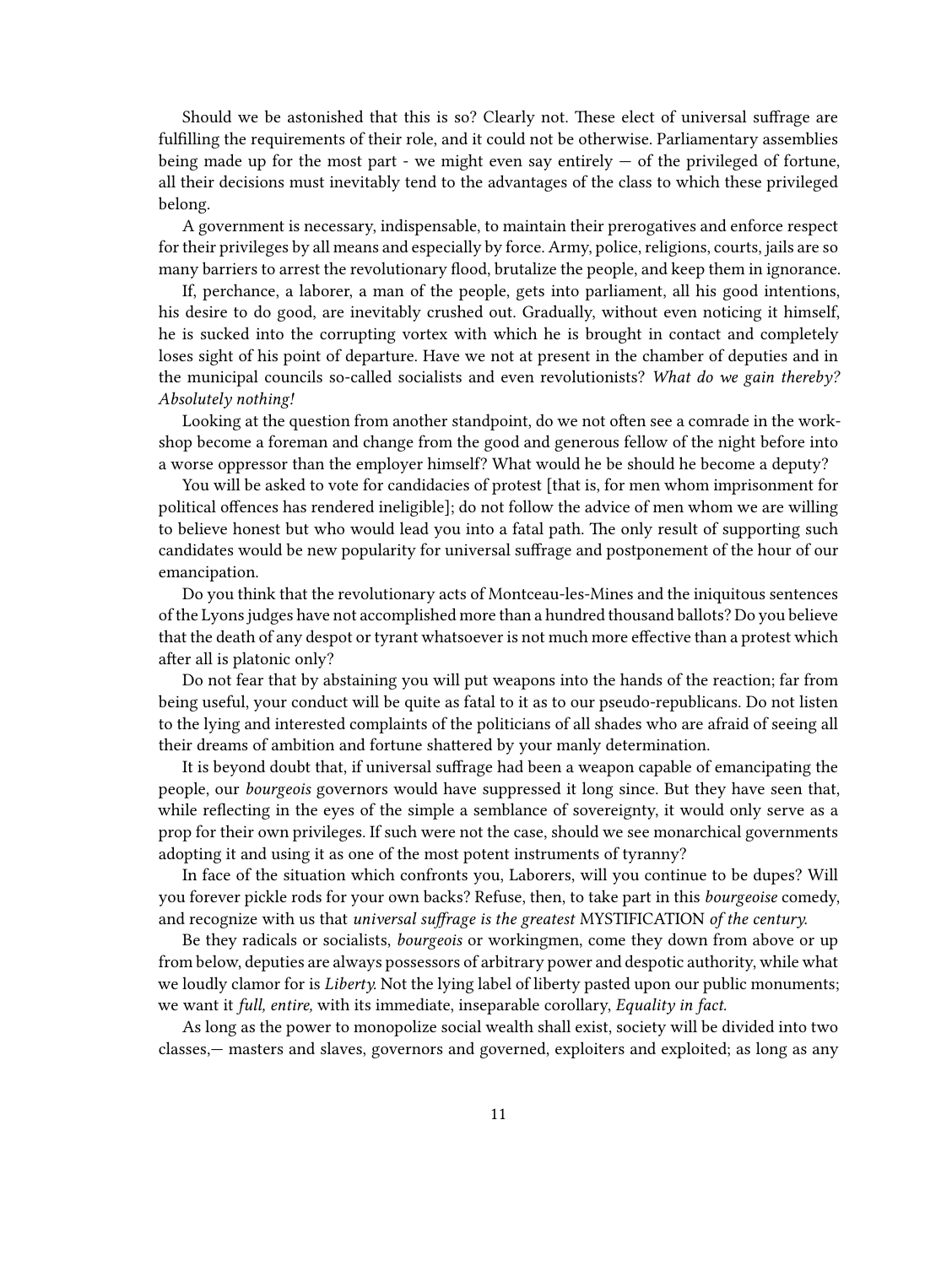individual whomsoever shall grow rich on the labor of his fellow, Liberty and Equality will be but a deceptive illusion.

We wish every human being to be completely free, dependent upon no other for the means of existence. Our motto is the grand formula of the Anarchistic Communists: To each according to his needs.

Laborer, it is to the realization of this future of justice that we invite you. There is no need of legislators to reach it. Only the victorious Revolution, sweeping away all parasites and all masters, will restore you your rights and your liberty.

#### **Therefore Do Not Vote!**

Just as you do not go to church, just as you do not send your sons there, so your duty is to keep away from the ballot-box, for in connecting yourself with this *bourgeoise* trickery you will admit the right of your elect to hold you in slavery.

Leave the candidates to their programmes! Remember the renegades of the past, all the purchased creatures who on the eve of their nomination promised you mountains and miracles and on the morrow laughed at you.

Abstain, therefore! You have something better to do than send these *fantoches* to grow fat at the Palais-Bourbon! Keep your strength for manly deeds; do not limit yourself to protests, but *act!*

Your duty is to avoid the narrow circle of electoral quarrels; to spread by all means the spirit of revolt among the masses; to group all the disinherited, all the downtrodden, all the victims of the existing social hell, and show them the final goal: THE EMANCIPATION OF THE WORLD, THE SOCIAL REVOLUTION.

### <span id="page-11-0"></span>**England's Conduct Toward Ireland.**

The publication of the following article, seat us many weeks ago, has been unavoidably delayed:

The action of the English government in relation to Ireland is the most remarkable, and at the same time the most vile and contemptible,— one day making promises never intended to be kept, another day applying the most severe coercive measures that were ever enacted, and during the whole time allowing full liberty of action to its own officials and those who act in the same of the crown and government. The whole system is immoral, and is even more degrading to the government than to its victims. A strange state of things this for the most enlightened nation of the day,— for a nation that professes sympathy with the oppressed of every land without regard to creed, color, or country.

Among the many prosecutions that are now taking place at the instance of the government, the first we shall notice is that of the editor of "United Ireland," Mr. W. O'Brien. The cause of this prosecution is an article headed "Accusing Spirits," and had reference to the late executions in Ireland on what is alleged to be insufficient evidence and the purchased testimony of informers. Of all *information* in the world that of informers is the least reliable. This is known to everybody, is known to the government as well as to everybody else. No one can even pretend to ignore the fact. No government that had the least respect for its character, that had the least care for its reputation, that paid the least regard to the public opinion of the world, would ever condescend to accept and act upon the testimony of informers. Informers are beings whose word would never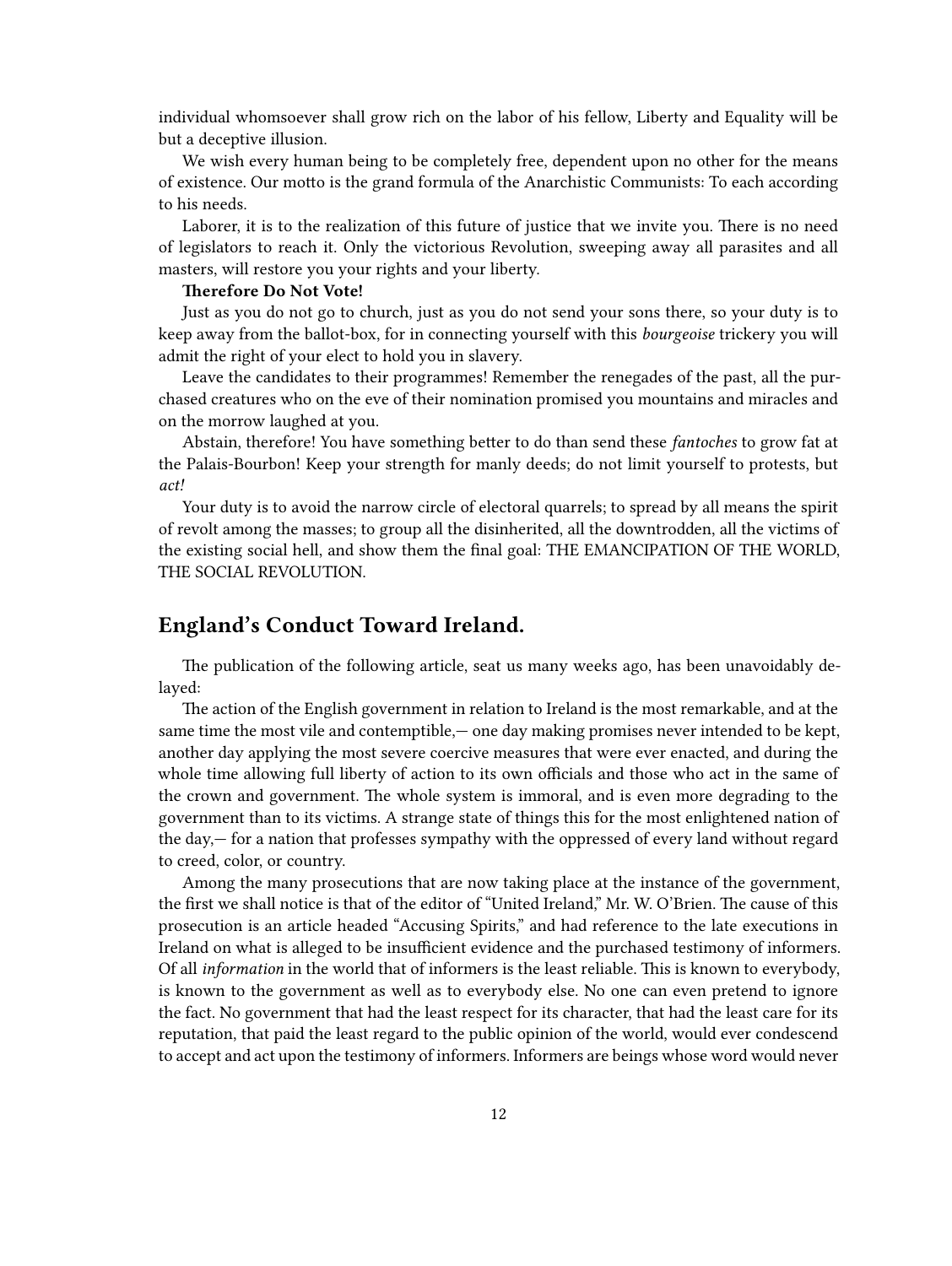be accepted in private; their deeds duly qualify them for the regions of the damned; and for a government to act on the evidence of such creatures is something so revolting that it destroys not only our confidence in, but our respect for such a government.

But how much more revolting is it when a government not only accepts and acts upon the evidence of such creatures, but actually offers its thousands of pounds for their testimony, and even sums of five hundred pounds for *private* information. What an invitation to wilful perjury! What a field for *private* vengeance! What manifold opportunities for avenging imaginary wrongs, for the display of a spirit of religious hatred, for the exercise of a blind and blood-thirsty fanaticism. We have then at the very outset of the case ample cause to doubt the truth of the evidence on which the government acted. But the case becomes more serious still when there is an appearance of impartiality, the case being tried by a jury, and when there is every reason to believe that that jury was *packed*, thus making it certain that the purchased testimony would be accepted without question and the lives of men sacrificed. Under these circumstances the fullest liberty ought to be exercised by the press in criticising, not only the evidence, as far as it could be got at, but the verdict of the jury. And doubly base must that government be that can first purchase testimony of private or public informers, and then pack the jury to make conviction sure.

Then, what is the offence for which Mr. W. O'Brien is to be prosecuted? It is simply the writing and the publication of an article questioning the validity of the verdicts, and pointing out the fact that the men executed one and all protested their innocence when about to die, and when all hope had disappeared. Well, was there anything wrong in the publication of such an article? Was it not the duty of thc editor in question, nay, and the duty of the editor of every paper in the country, to record those facts and to boldly and fearlessly condemn such action on the part of the government. Then all honor to the editor of "United Ireland" for his honesty, his boldness, and his courage, when he knew the government with which he had to deal.

The article in question begins as follows:— "Two of these men spoke from the very gallows, with the noose round their necks. One moment more and if the protestation were a lie, they knew they were stepping into an eternity of torment. The world's opinion was to them a feather's weight. . . . Which are we to trust, man after man, as he faces the All-Seeing Judge, or the verdicts of tribunals carefully concocted to 'convict murderers by hook or by crook?' . . . The theory of the manipulators of the Crimes Act seems to be that somebody must be hanged,— the right person if possible, but at all events somebody. Again, the editor says: "We wish to avoid exaggerated language, for we recognise the gravity of the subject and of our own responsibility; but our attachment to the elementary principles of justice impels us deliberately to say that both as to the tribunal and as to the evidence the proceedings against these men bear an indelible taint of foul play. Upon their trials the ordinary detective machinery — vigilance, resource ingenuity to discover the scrap of evidence the intelligence to piece them together — counted for little. Packed juries and bribed witnesses were the all sufficient implements of justice. Anybody can govern with a state of siege, or win with loaded dice. When the art of trying a man consists in picking out of a panel twelve of his deadly enemies, and the production of evidence means chiefly the getting at the worst side of the veriest villain in the community, and humbly consulting his prepossessions as to the reward and the little precautions necessary to make the bed of the informer a bed of velvet, verdicts of guilty and hangings may be bad in any desired quantity. But if this is moral government in the Victorian era, why cut Strafford's head off for tampering with Irish juries, or strike King James's crown away for influencing the English ones, or hold Torquemada accursed because he did with hot pincers what the great and good Lord Spencer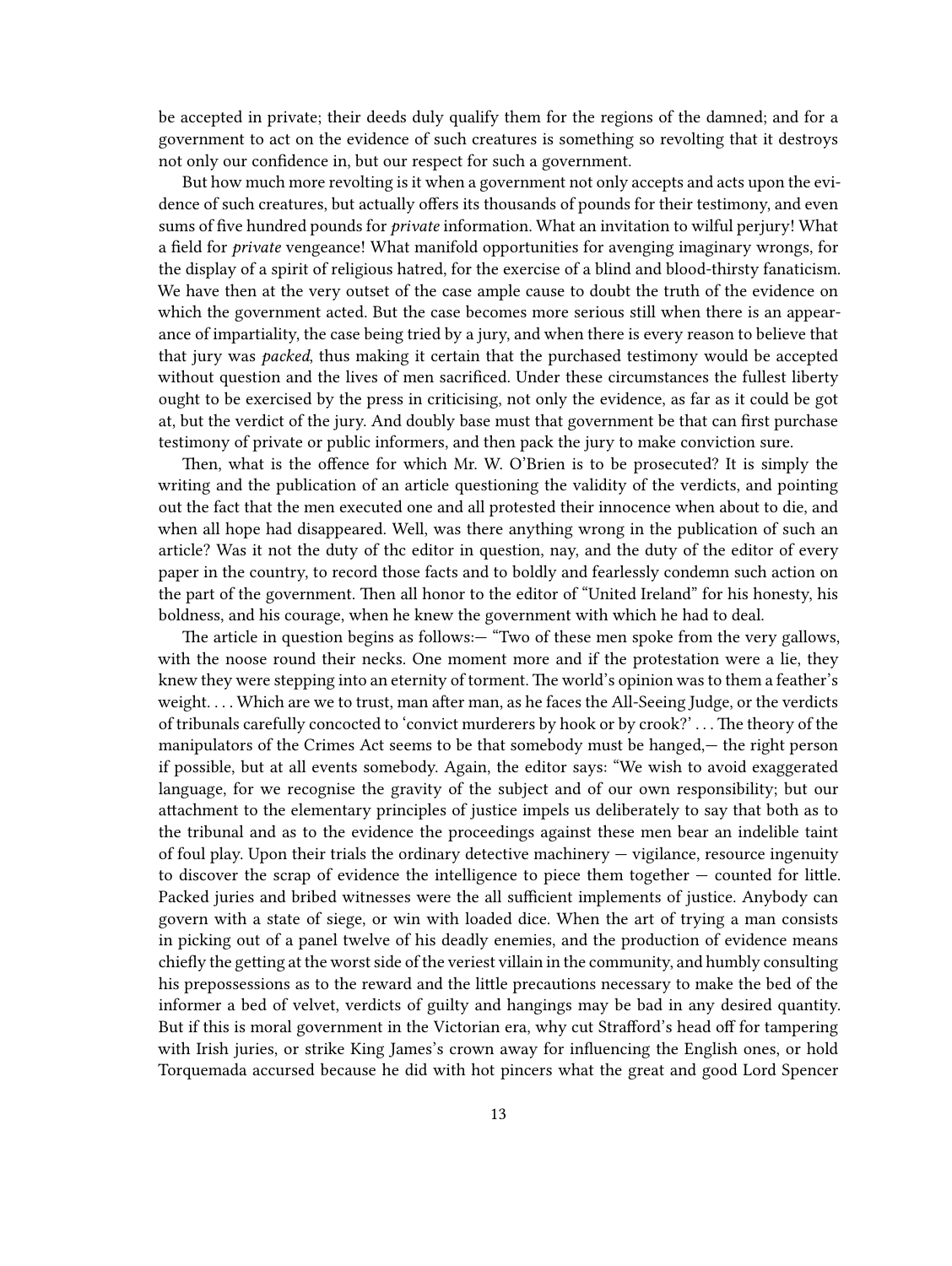does with bags of gold? What is worst about the White Terror set up in Green street is the ghastly pretence that all is done to save the sacred right of trial by jury in Ireland; that it is necessary to pack juries that we may have juries at all; that it is better to convice man upon paid swearing than to adopt drumhead ideas of evidence. Out upon the impostors!" And so say we.

This, then, is the kind of government at the present day in poor Ireland. Would Englishmen tolerate such a system? We believe not. Low as Englishmen have fallen, base and cowardly and cringing as they have become, we do not, we cannot believe they would suffer such infamies to exist among themselves; they whose forefathers could send to the grave a headless monarch for crimes far less than those now perpetrated in Ireland, whose forefathers could tight, and bleed, and die on many a battlefield for right and liberty, would never suffer such things in England. Yet how morally degraded, how debased to tolerate in Ireland and in *their* name, and by their own government, what they would never suffer themselves in their own country.

Spartacus.

# <span id="page-13-0"></span>**The Ignorant "Advertiser."**

#### <span id="page-13-1"></span>**From an editorial in the Boston "Advertiser" of January 20, 1883.**

A court in Lyons, France, has sentenced Prince Kropotkine to five years' imprisonment for having incited anarchy among the miners of Montceau-les-Mines. The prisoner is said to be a man of hign attainments and pretends to be a descendant of Rurik. But it must be owned that his scientific writings have not reached fame in western Europe or this country, and as for his descent, that is a matter of faith and opinion. In Russia all sorts of people pretend to be sons of RUrik, just as hundrets of chairs and tables in New England are said to have crossed the sea in the Mayflower. All that is really know of Kropotkine is that he entertains a very low opinion of all those in authority. If he bore any resemblance to the great geographer Elisée Reclus, the world would be glad to read his books, though it may regret his absurd adventures. But it is difficult to think him a great scholar and reformer who tries to make the world better by exciting mere mischief among the miners of a French village.

#### <span id="page-13-2"></span>**A copy of a petition recently sent to the President of the French Republic.**

We, the undersigned, British subjects and other, artists, men of science and letters, appeal to your clemency on behalf of Prince Peter Kropotkine sentenced at Lyons to five years' detention in a French prison.

His exploration of Siberia and Finland is universally regarded as a masterpiece of scientific research. In Russia, the Imperial Geographical Society has published the great works in which he has set forth the results of his examination of the geological system of Finland. In France he is known as the author of the important chapters on Russia contained in the "Geographic Universelle" of M. Elisée Reclus. In England he has contributed during recent years to such periodicals as "Proceedings of the Royal Geographical Society," "Nature," "Fortnightly Review," "Nineteenths Century," and others; while most of the articles on Russian Geography in the new edition of the "Encyclopaedia Britannica" are by him. Believing him to be capable of much that in his absence must necessarily remain unaccomplished in the interest of science, which is the interest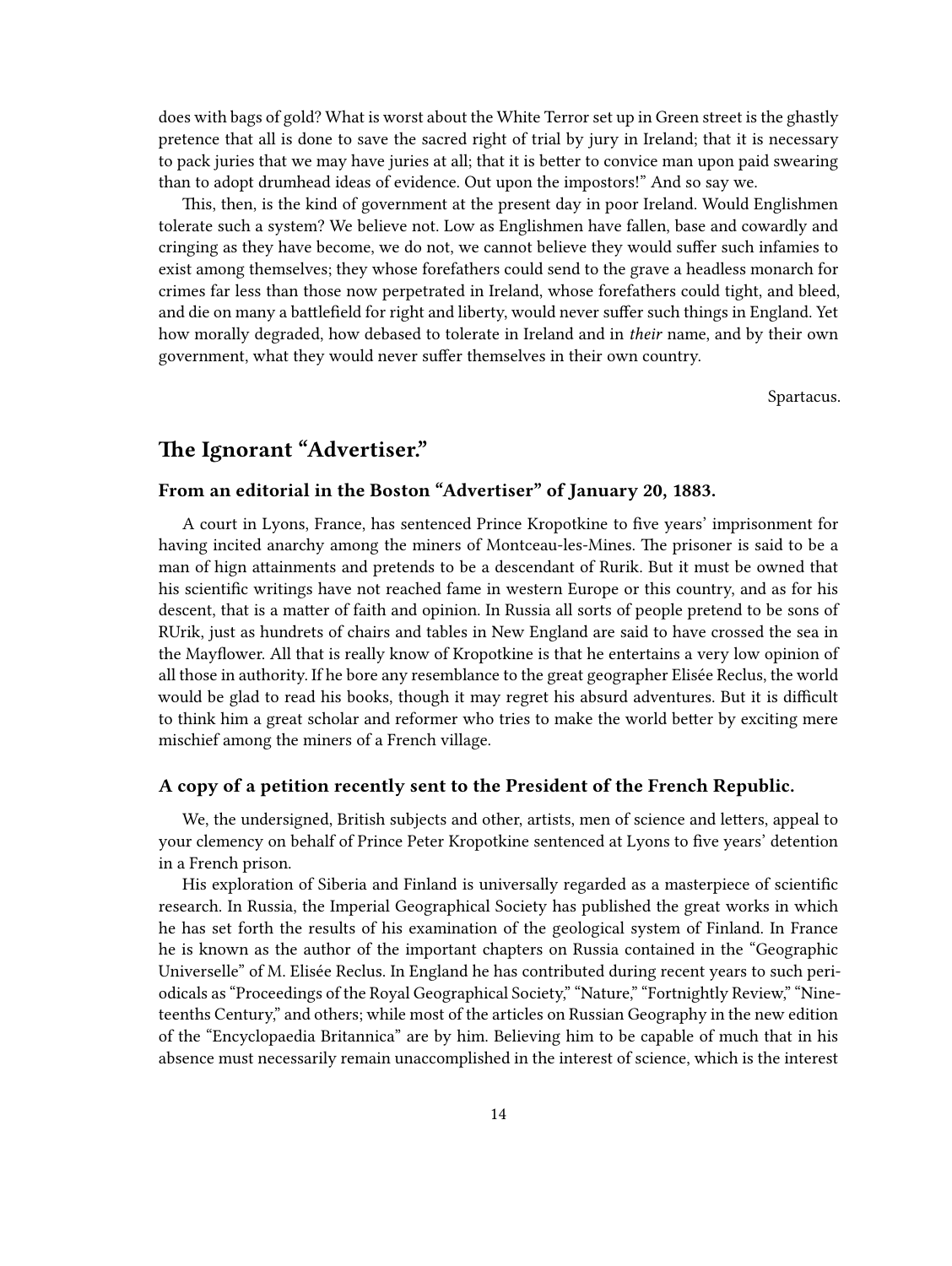of science, which is the interest of humanity, we implore your interference, and entreat that you will be pleased to restore him to the pursuit in which he excels and to the studies to which he has devoted his high abilites.

We make this appeal in the firm persuasion that the sentence passed upon him is practicaly a sentence of death. It is known that his health, broken by the hardship to which he was exposed during his journeys through Siberia, was further impaired by his long sojourn as a political prisoner in a Russian fortress, and that he is afflicted by gastric disease and with a severe form of scurvy. To deprive him of fresh air and of bodily freedom will be rapidly and surely to develop those ailments, and to inflict upon him much physical suffering and premature death.

In the hope that you will favorably entertain this petition your memorialists will ever pray.

Henry Maudesley, Richardson, Joseph Cowen, M.P., and others.

# <span id="page-14-0"></span>**From the London correspondence of the Boston "Advertiser."**

Prince Kropotkine is very ill indeed, and can scarcely last out the year if confined in his cell. His articles in the "Fortnightly Review" and "Nineteenth Century" interested many persons in him, while his geographical contributions to the new edition of the "Encyclopaedia Britannica" are very thorough and valuable. His short residence in this country brought him into contact with some English radical and democrats, who all speak higly of his personal qualities. While here, he addressed great numbers of the miners of Northumberland and Durham with much success.

## <span id="page-14-1"></span>**Lions and Governments.**

#### *To the Editor of Liberty:*

Dear Sir,— If a man puts his head into a lion's mouth, or suffers his head to be forced into a lion's mouth, before he kills the lion, he makes a great mistake. It is a very easy thing to kill a lion; and it is always better to do it before he has got your head in his mouth, rather than afterwards; because, if you suffer him to get your head in his mouth before you kill him, he will then be very sure to kill you, instead of giving you another opportunity to kill him. When a man finds himself in the grasp of a hungry lion, he ought to know that it is a death grapple for one or the other; and that he has no time to lose, if he wishes to save his own life. He must put his knife into him *instanter*, or he is a dead man.

Now, a government is very much like a lion. It is a very easy thing to kill a government; and it is always better to do it before the government has killed you. But here is where nearly all persons make a mistake. They think they have no sufficient reason for killing a government, until the government has killed them; and then it is too late. Yet they all know, or ought to know, that a government is a merciless beast; that it lives on human beings; that a grapple between it and an individual is a death grapple for one or the other; and that the individual has no time to lose if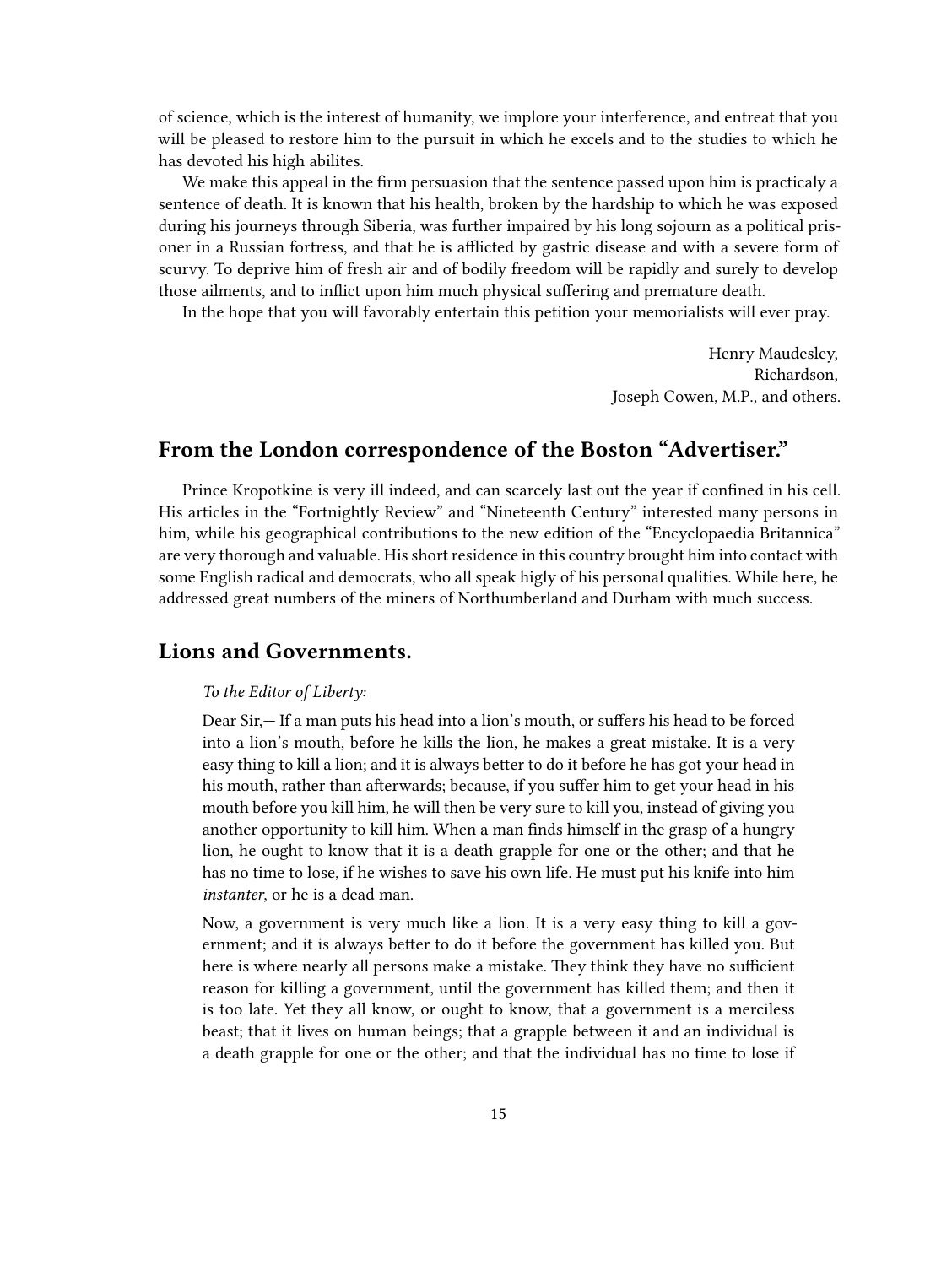he wishes to save himself. Therefore every man should at once do his best to kill the government, instead of waiting for the government to kilt him.

[Our correspondent's remarks are aimed, we suppose, at persons who deliberately violate tyrannical laws, knowing that as a consequence they are almost sure to lose their lives or liberties. We do not think, in that case, that his analogy will hold. The individual who struggles with a lion is generally fighting for his own life only, and he would surely defeat his object by putting his head in the lion's mouth. But the individual who struggles with a government — that is, if he be such as we have supposed — seldom has the salvation of his own life in view at all, but is fighting to secure the lives and liberties of all other individuals. He has seen that the people who are being slowly devoured by this "merciless beast" generally regard their devourer as a beneficent and indispensable friend and protector, and he deems it best to open their eyes by forcing the beast's cruelty into direct and positive manifestation. So he puts his head in the government's mouth, and suffers it to be bitten off. Acts like this have often been productive of the results intended, causing the victims to realize their situation and combine to kill the government. For ourselves, we believe the wisdom or folly of such a course can be determined only by the circumstances in any given case. At any rate we have nothing but honor for the men who put their heads in the government's mouth. — Editor Liberty.]